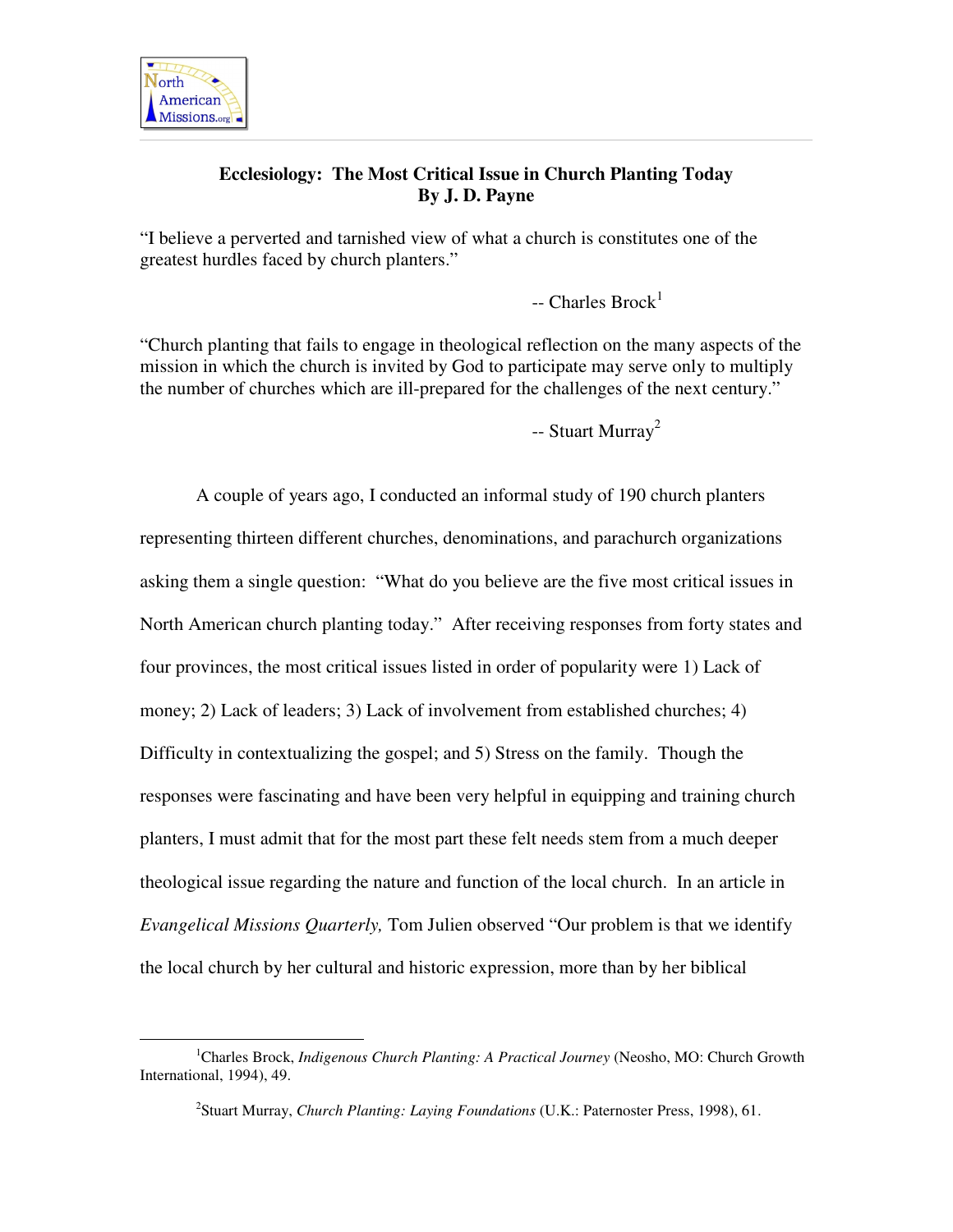essence."<sup>3</sup> After reading through hundreds of detailed responses and working with church planters for the past several years, I agree with Julien and am convinced that in North America *the most critical issue in church planting today is an ecclesiological issue.*

 How a church planting team answers the question, "What is the church?" will affect everything in their ministry.<sup>4</sup> Apart from the obvious impact on their doctrine, their answers will shape their methods, influence their strategies, and mold their approaches to leadership development.

 A casual survey of contemporary North American church planting circles in general, reveals two problematic ecclesiologies influencing church planters. This article will describe the common unhealthy paternalistic and pragmatic ecclesiologies and will conclude by advocating the need for a biblical ecclesiology, listing some of the elements included in such an alternative.

## **Paternalistic Ecclesiology**

 $\overline{a}$ 

 Paternalism is the ideology that supports the belief of one group dominating another group. One party seeks to maintain control over the other party. Paternalism establishes a superiority-inferiority dichotomy between the groups involved. By definition it creates a dependency of the inferior group for the superior group. For paternalism to exist, the dominant group is seen as the source of vitality, sustenance, and provision. Rather than the two groups existing in an interdependent relationship to accomplish a greater good, an unhealthy co-dependent relationship exists whereby the

<sup>3</sup>Tom Julien, "The Essence of the Church," *Evangelical Missions Quarterly,* 34 (April 1998), 148.

<sup>&</sup>lt;sup>4</sup>In this article, I will refer to the local church with a lower case "c" and the universal Church with an upper case "C".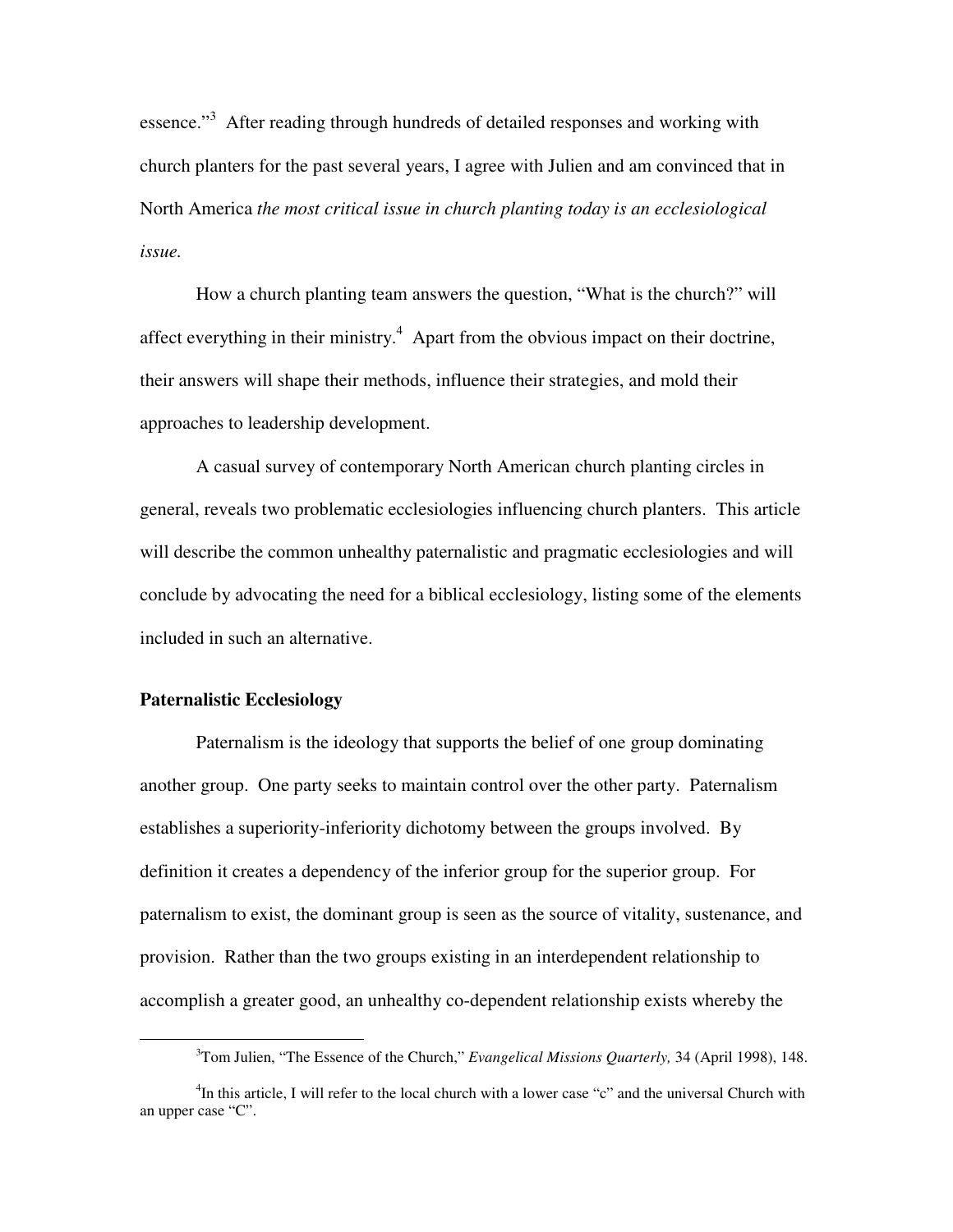domineering group feels empowered and self-sacrificial because they are "emptying" themselves on behalf of the inferior group. On the other hand, the inferior group feels wanted and is grateful for the other group's sacrificial giving. Rather than the relationship beginning like a parent-child relationship with the plans to quickly assist the child in becoming an adult, paternalism creates and maintains an indefinite parent-child dynamic.

 Paternalism was a common practice in missionary work in the eighteenth, nineteenth, and early twentieth centuries, primarily outside of North America. As missionaries would leave from European and North American nations and travel to Eastern lands to preach the gospel and plant churches, many missionaries quickly found themselves in situations where a clash of cultures existed. Soon after arriving in Chinese Provinces or African bush country, many missionaries having very little training in crosscultural ministry naturally defaulted into the paradigms for evangelism, discipleship training, liturgies, education, and church structure and organization that they were so accustomed to "back home."

 At this point in history, Western ethnocentrism ran high. Westerners rarely valued Non-western cultures and the Euro-American approach to life was seen as paramount. Colonialism was of great importance politically and the Church had embraced it as an approach to missionary work. "After all," many reasoned, "We have the gospel and our societies are not as bad as the heathen societies in the East. They need the gospel and they need to be educated so their societies will be civilized like us."

 With the Euro-American paradigm of ministry being a common expression with the missionaries, naturally, the methods and means of communicating the gospel and the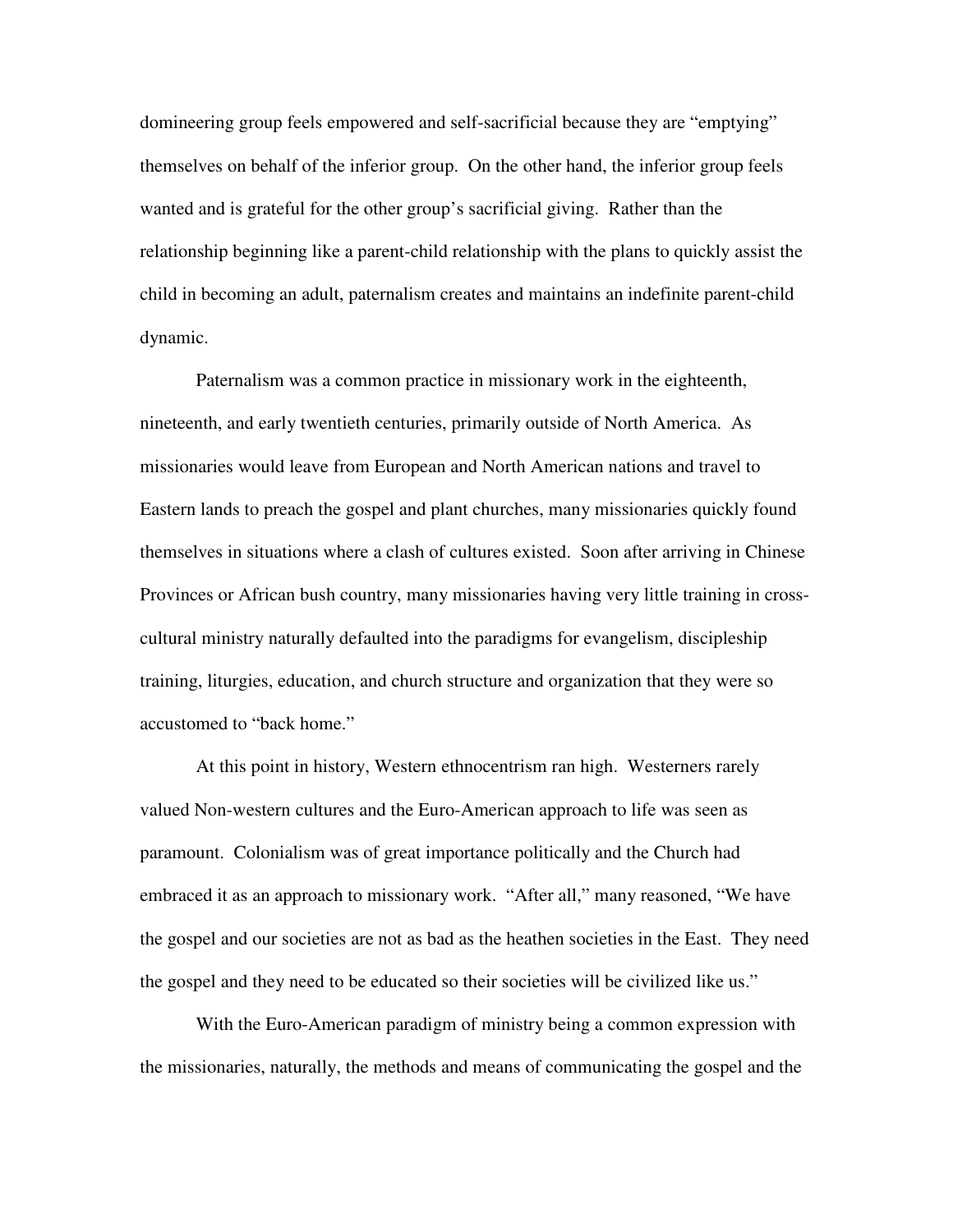teachings of Christ were very Western. Rather than allowing the gospel to come to the people through methods that were contextualized to their societies and allowing the churches planted to be indigenous churches, missionaries enculturated Easterners in the Euro-American way of thought and life. Naturally, this approach hindered the propagation of the gospel whenever the unregenerate nationals soon began to believe that to become a Christian meant an individual had to give up his or her cultural identity and become a European or an American. Rather than allowing the gospel to transform the people and their cultures, many missionaries gave the people both the gospel *and* Western civilization as a part of their task toward societal transformation.

 As churches were planted both the churches and their leaders were taught Euro-American definitions of the local church. It was common for organization and structures, liturgies and music, teaching and preaching methods, and leadership development and theological education to look very much like those found in Western nations.

Once such culturally specific paradigms were in place, it was difficult for national believers to operate and facilitate such approaches to the Christian life. Not having been trained in the Western philosophies behind such models and the managerial skills necessary to maintain such practices, the missionaries quickly realized that these national believers were also ignorant and incapable of "doing" church the Western way. The result was that paternalism was necessary in order to maintain such churches in the "proper" way. A paternalistic ecclesiology as applied to a church planting context consists of three components: 1) What are our preferences to doing church the "right"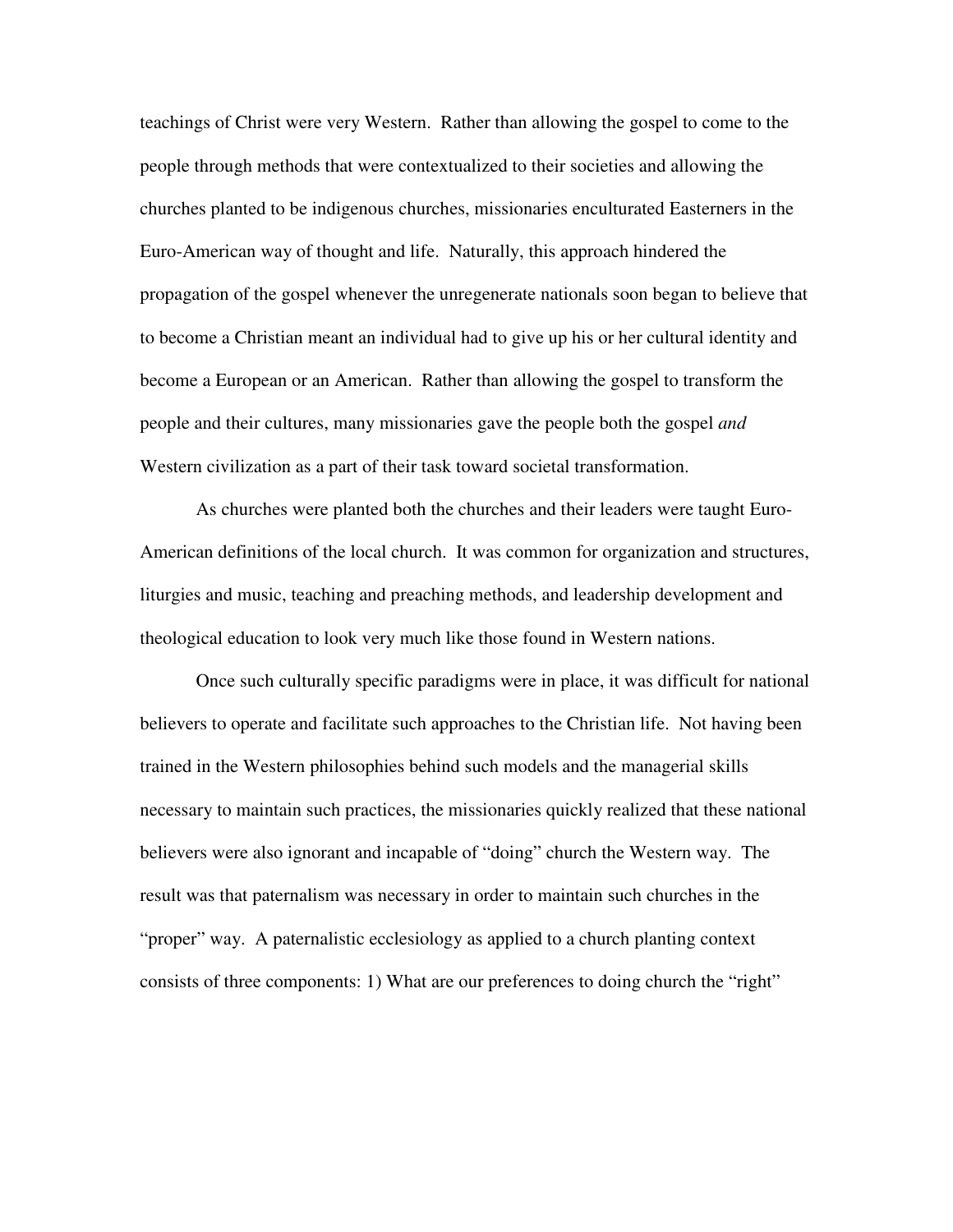way?; 2) What is a model of church to support our understanding of the "right" way?; and 3) What is the biblical support for our determined model of church?<sup>5</sup>

The development of a paternalistic ecclesiology usually starts with the desires of the church planters. Some feel confident that they know what is "best" for a church, "After all," they speculate, "We have been believers for several years. We know the problems that many churches face; therefore, we are going to plant churches as we prefer and obviously without those problems." This rationale, however, assumes too much. The church planters are confident that they know what is the church based on the fact that they have had much experience being a part of churches. Second, though not to denigrate or negate experiences and wisdom gained through the years, some church planters fail to remember that there will never be a perfect church this side of heaven.<sup>6</sup> It should be remembered that if the Apostle Paul planted churches with problems (e.g., the Church at Corinth), contemporary church planters must realize that even their best efforts will not avoid all problems. Third, and most obvious, is the fact that any theological method that begins with one's culture, rather than the Bible, is a poor approach to understanding the church.

After beginning with the culture of the church planters, church planters following a paternalistic ecclesiology, usually decide upon a particular paradigm or model of church life to support their cultural preference. Rather than allowing the expression of

<sup>&</sup>lt;sup>5</sup>Please understand that as I describe the components of both paternalistic and pragmatic ecclesiologies that I am in no way saying that these components always happen in a sequential order, as if one component has to follow a previous component in the minds of church planters. I have used a tripartite delineation addressing both of these ecclesiologies mainly for the sake of discussion in this article.

<sup>&</sup>lt;sup>6</sup>It should be remembered that though the Apostle Paul referred to the Corinthians as "babes in Christ" (1 Cor 3:1-2, HCSB), clearly it was not his desire for them to exist in such a state. His expectations for maturity were high, even in light of the fact that he had only remained with the Corinthians for eighteen months (Acts 18:11).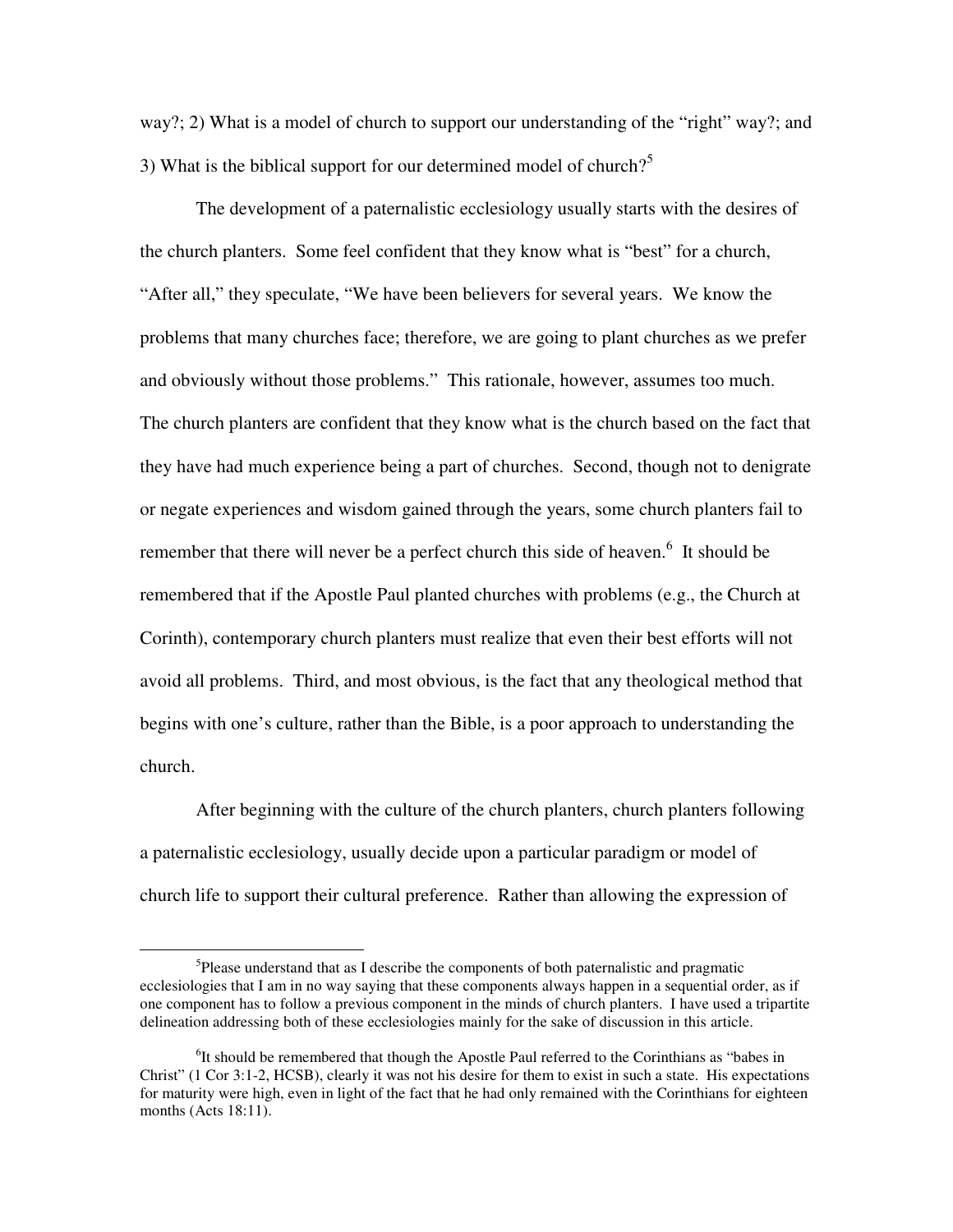the newly planted church to develop from the context, the paternalistic ecclesiology imposes a favorite expression of church organization and structure onto the people. For example, if the church planters believe that age-graded Sunday School classes are the best approach because such divisions worked well in their home church, then they will attempt to use such a paradigm with little regard for the fact that the people may be very resistant to adults and children being separated for Bible study.

The Scriptures are usually used in this ecclesiological paradigm, but usually after the preference and model of church are already determined. Rather than healthy exegesis guiding the understanding of the local church, eisegesis and poor hermeneutics are likely to be used. With the paternalistic ecclesiology, there is a strong possibility that church planters "see" what they already want to find in the Scriptures regarding the local church.

### **Pragmatic Ecclesiology**

 All Kingdom citizens should be pragmatic to some degree. We do want to know what is working and what is not working to reach people with the gospel and see the multiplication of churches across the globe. If we spend much of the Lord's resources attempting to reach a certain population segment with the gospel and there is no response, then wise stewards will ask themselves, "Why?" and reconsider their evangelistic methods in light of the difficult soil. A sanctified pragmatism can be a good thing.

 Pragmatism, however, can be unhealthy if taken too far. In one sense of the word, pragmatism is the doctrine which advocates, "use whatever means necessary to accomplish your task at hand" or worse, the spiritualized version of pragmatism advocates, "If the means used to accomplish your tasks are working, then obviously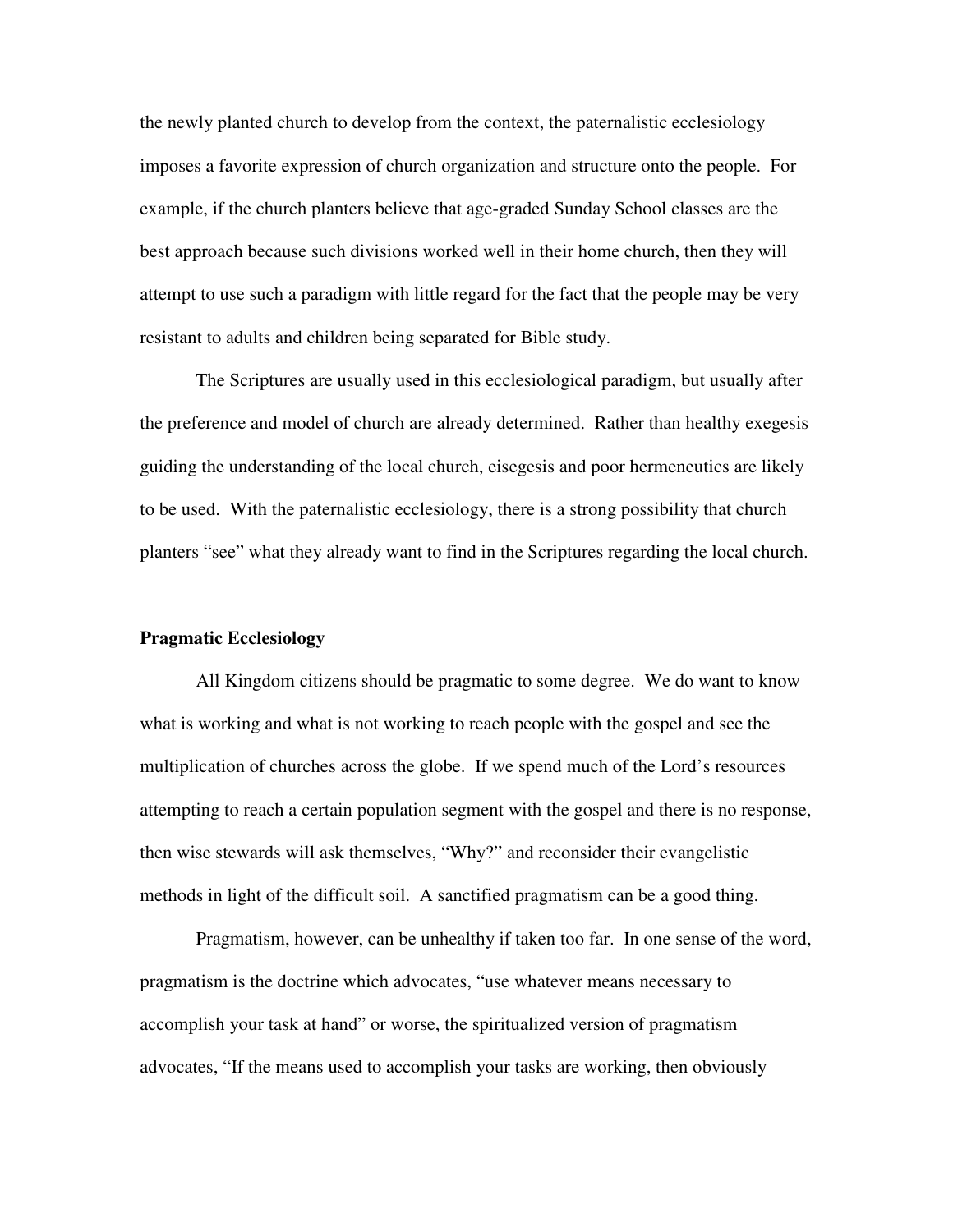God's blessing is upon you and He is pleased." It is easy to see how pragmatism can be taken too far and devolve into a philosophy void of biblical parameters.

 Unfortunately, I have witnessed a pragmatic ecclesiology influencing church planters today. Thankfully, I have not encountered it in the purest sense as discussed in this article; nevertheless I have witnessed many of the various elements as described. A pragmatic ecclesiology as applied to a church planting context consists of three components: 1) What is working to plant churches?; 2) What is the cultural context of the people group?; and 3) What is the biblical support for our methods?

 This contemporary ecclesiology begins by asking the question: "What works to plant churches?" Usually, the concept of "what" is understood as a particular method or model of church. Here the church planter begins by examining the globe for a system that has proven itself effective in planting churches. A pragmatic ecclesiology is usually being used whenever one hears church planters say, "Well, we're going to plant a postmodern (or cell, house, seeker, purpose-driven, Reformed, contemporary, etc.) church, because pastor \_\_\_\_\_\_\_\_\_\_ has seen it work well in his area."

 After locating a particular method or model, the church planters usually attempt to make the paradigm fit in the cultural context of the people to whom they are called to minister. In many cases, this approach does work to reach people with the gospel and plant churches. Remember, it is a highly pragmatic approach. Murray warned against this approach when he wrote, "Church cloning, by replicating existing patterns, may be successful in the short term, but this runs the risk of consigning both planting church and church planting to longer term irrelevance."<sup>7</sup> Wise church planters understand that a biblical ecclesiology does not allow for the satisfaction of the planting of *a* church, but

 $^7$ Murray, 136.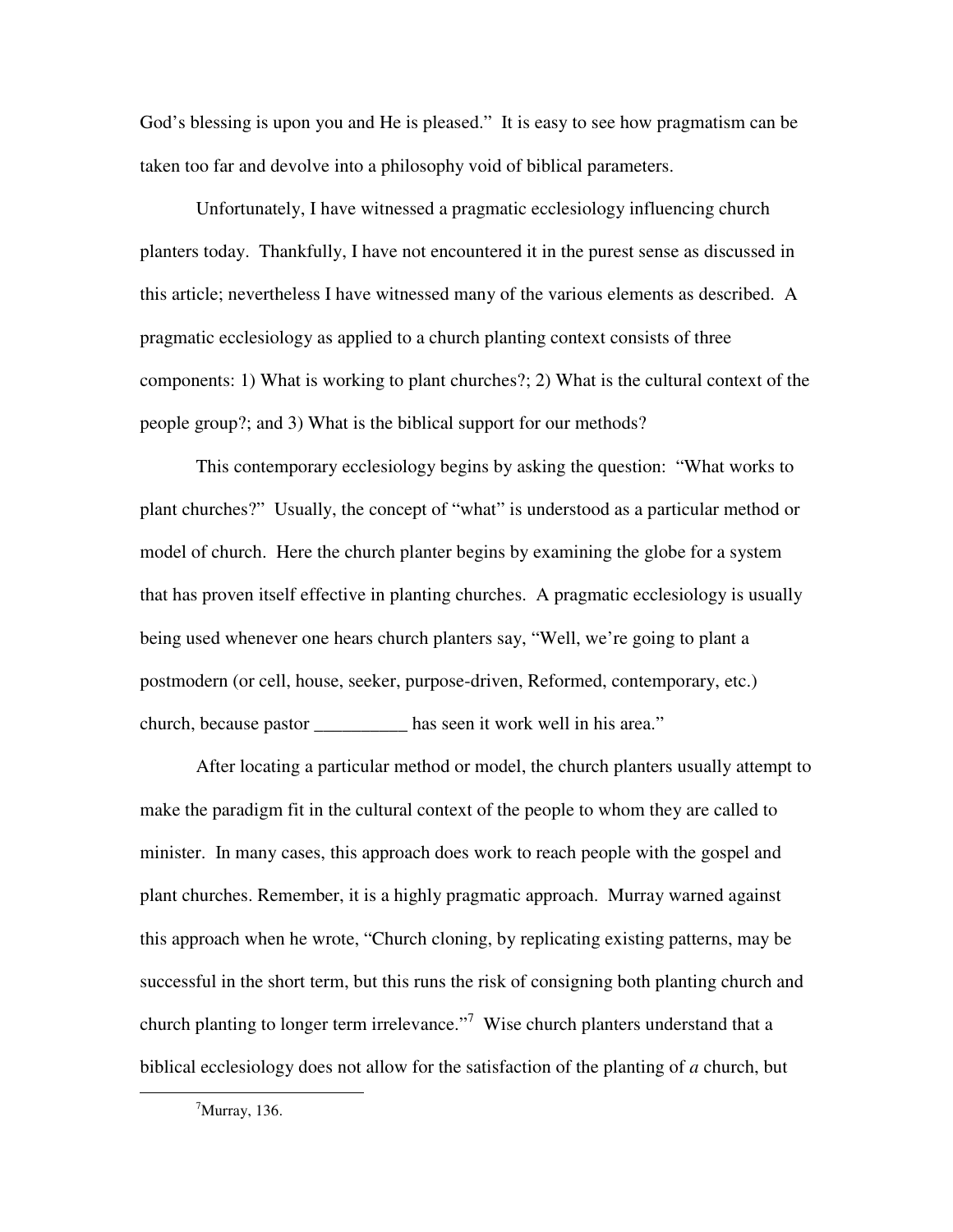rather the transformation of a society, as people become followers of Jesus. Fulfilling the Great Commission is a marathon and not a sprint.

 An attempt to find biblical support is made for why the church planting team (and ultimately the new congregation) does what it does. Though some legitimate support will be found, the temptation for proof-texting is strong.

 A problem with this theological method of locating biblical support is not with the fact that the church planters want biblical evidence for their work. Rather, the problem is that the biblical support for which many desire is support for the methods or models as used by other "successful" church planters. These methods or models may have legitimate biblical support, but for church planters subscribing to a pragmatic ecclesiology, they have not wrestled with and owned the Scriptures. Rather, they have spent more time grappling with how to make the paradigm of church "work" to produce the desired results in their contexts.

## **Biblical Ecclesiology**

In all of the Scriptures, there is not a single mandate to go into the world and plant churches; yet, clearly there is a biblical pattern set forth in the Scriptures for church planting. The Matthean Great Commission is to go throughout the world and make disciples (Matthew 28:19), or followers of Jesus. Though there is no command to plant churches, clearly what follows in the pericope, and throughout the rest of the New Testament, is that the "baptizing" and "teaching them to observe" is to take place within the context of the local expression of the Body of Christ, the church. Biblical church planting is *evangelism* that results in churches. It is a means of seeing people come to faith, being baptized, and being taught. It is a means of fulfilling the Great Commission.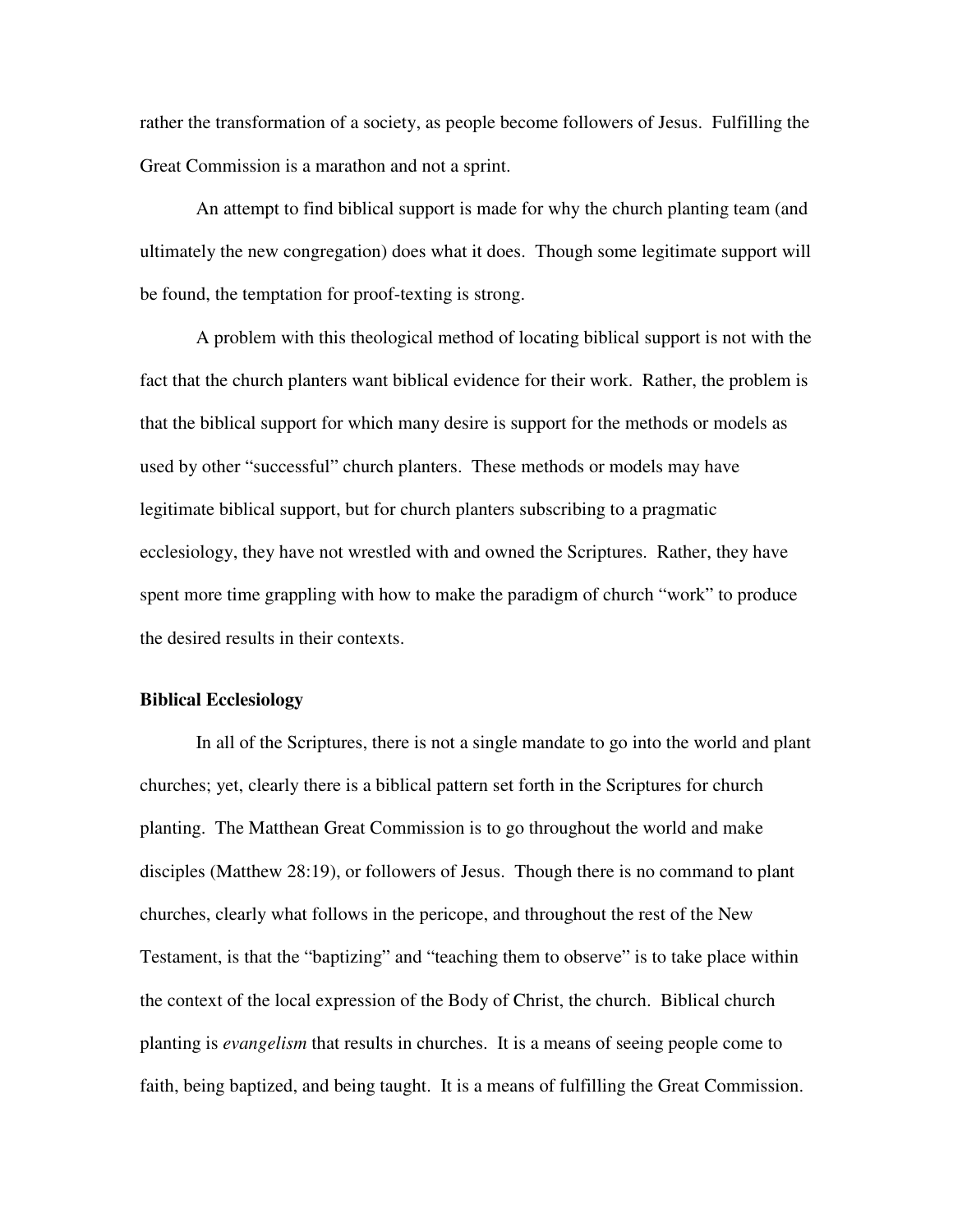Just as the Bible does not offer us a concise definition of church planting, it also does not offer us a concise statement defining the church. This lack of a clearly delineated statement is no limitation on behalf of God's revelation. Rather, what we have is over one hundred references to the *Church, church,* or *churches,* numerous descriptions of church life and ministry, scores of principles describing life in the Body, and various metaphors painting a picture of the nature and function of the church. In light of all of this Scriptural information, church planters can discover a healthy biblical understanding of the nature and function of the church. $8$ 

A biblical ecclesiology as applied to the realm of church planting, begins with the Scriptures. What does the Bible say in response to the question, "What is the Church?" Entire books have been written on this topic and I am confident that there is no way for me to articulate a well-defined biblical ecclesiology in this brief article. Despite this limitation, I will describe a theological method for developing a biblical ecclesiology mentioning the importance of understanding the Kingdom and biblical metaphors for the Church as related to church planting.

We enter into the Kingdom as Its citizens upon our confessions (Matt 16:15-16) and immediately receive a great responsibility as Kingdom citizens (Matt 16:18-19). Along with such a calling comes a Kingdom ethic that surpasses anything of this world (Matt 5-7). This ethic quickly redefines how we are to live in response to God (Matt 22:37-38), other Kingdom citizens (Matt 18:15-20; 22:39), and those outside the Kingdom (Matt 22:39; 28:18-20). The environment in which the Kingdom citizens are to

 ${}^{8}$ The issue of a healthy ecclesiology has been a concern for both the North American Mission Board and the International Mission Board, with both of these Southern Baptist Convention agencies recently and clearly delineating their ecclesiological guidelines for missionaries.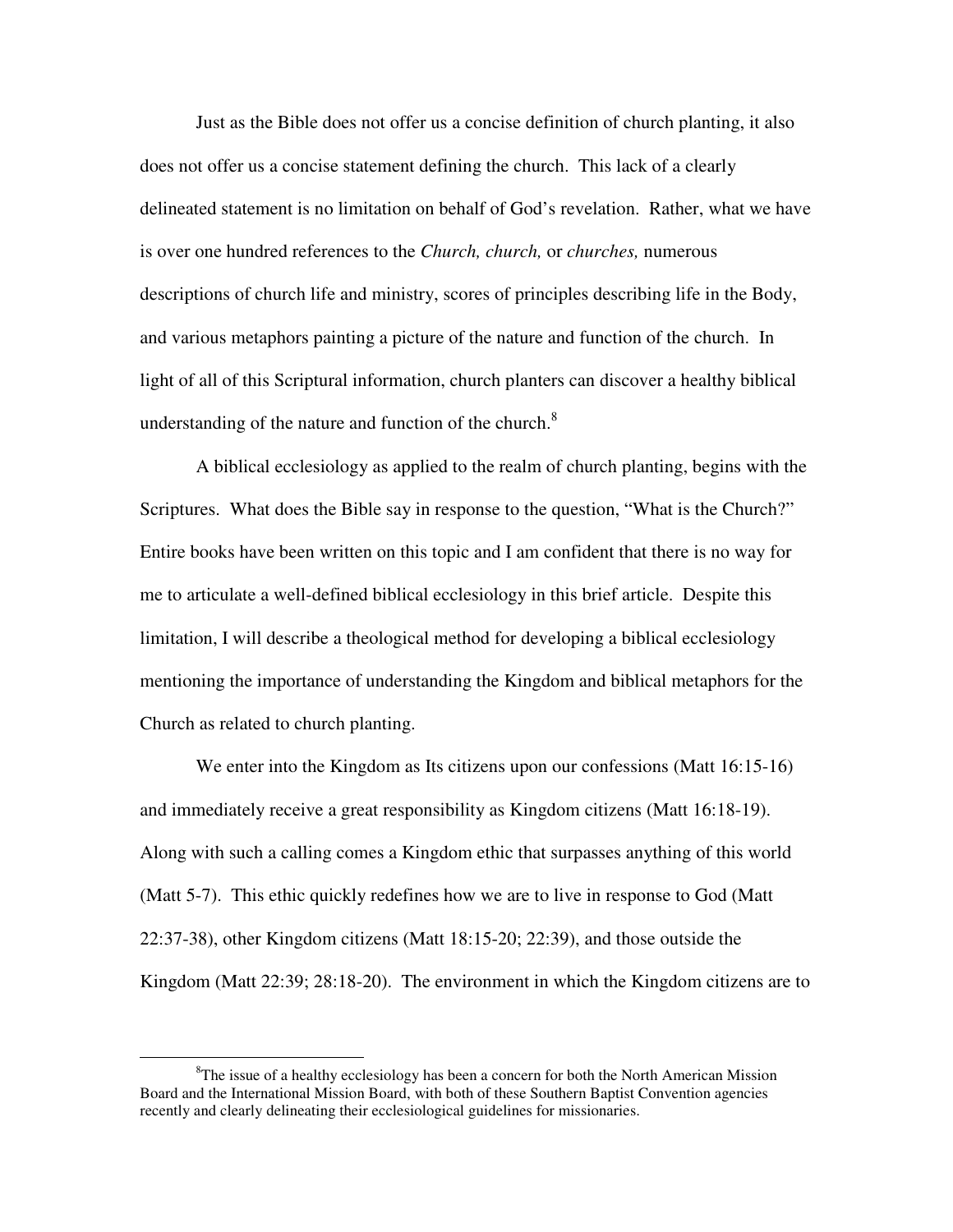live out this new ethic is within the community/fellowship (i.e., local church) of other Kingdom citizens.

In addition to the Matthean references just listed, the Bible lists many metaphors and actions of the Apostolic Church to describe the Church with words and concepts such as branches (John 15), kingdom of priests (1 Pet 2), temple (1 Cor 3:16), sheep (John 10), bride (Eph 5), salt (Matt 5:13), light (Matt 5:14), body (1 Cor 12), fellowship (1 John 1:7), and a community (Acts 2:44; 4:34). Taken within their contexts these concepts assist us in understanding the nature and functions of the local expression of the Body of Christ. Justice Anderson was correct when he wrote, "The nature of a local church can only be understood in the light of the New Testament doctrine of the spiritual [universal]  $Church$ ." $9$ 

 Following a healthy understanding of the doctrine of the Church, church planters then must decide how to preach the gospel (i.e., "make disciples") and what it means to be a Kingdom citizen (i.e., "teach them to observe"), to the people in their unique contexts. Wise is the church planter who studies the culture of the people in order to communicate effectively the whole purpose of God (Acts 20:27). It is after a healthy understanding of the Church/church and the culture of one's ministry context, that the church planting team should begin to look at what is working to reach people with the gospel and plant churches.

Church planters should study the methods and models used by others, but methods and models are culturally specific and are not universally translatable.

<sup>9</sup> Justice C. Anderson, "The Nature of Churches," in *The Birth of Churches: A Biblical Basis for Church Planting,* Talmadge R. Amberson, Compiler., (Nashville, TN: Broadman Press, 1979), 56.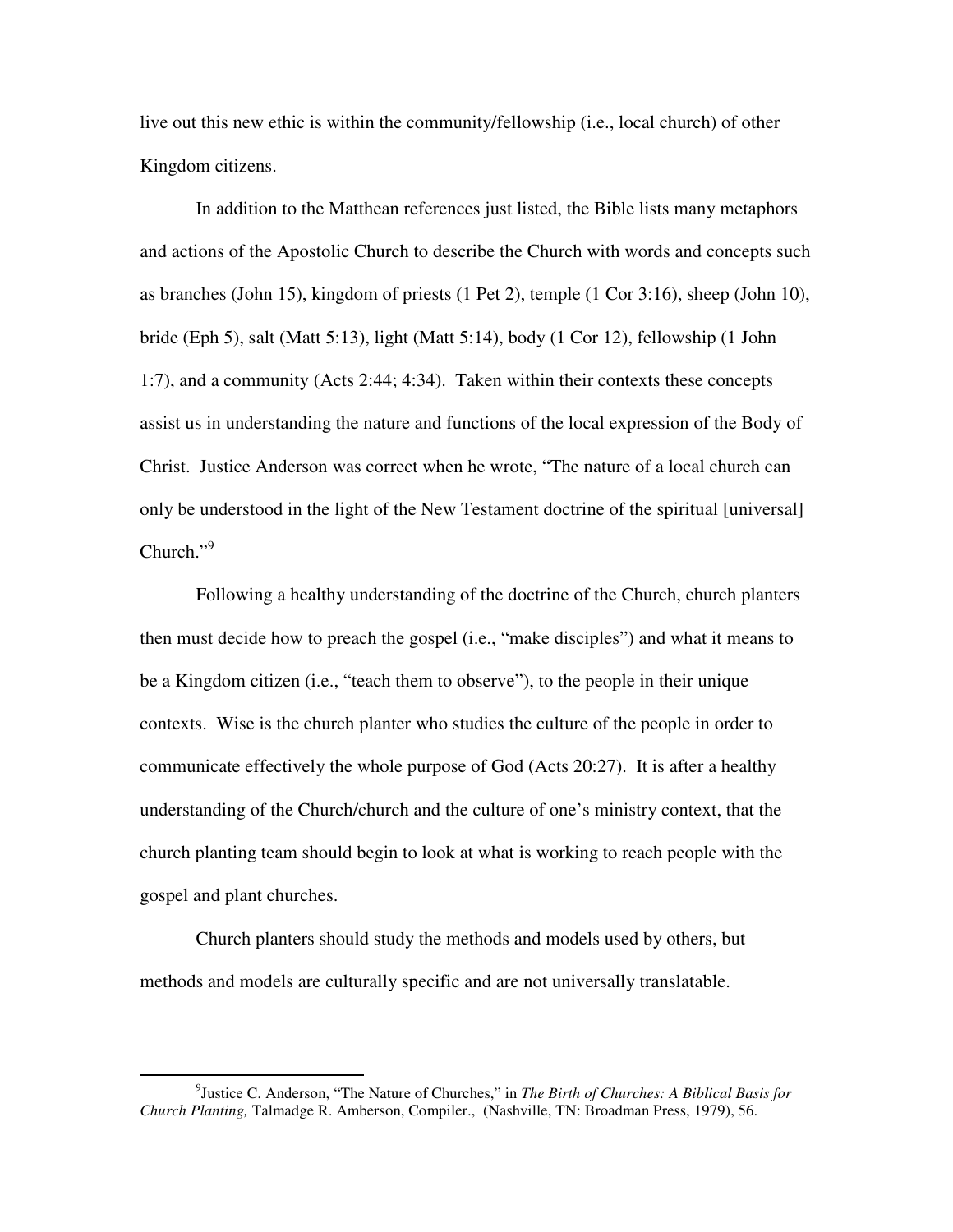"Effective" methods and models need to be examined by church planters and sifted for their golden nuggets of truth that can then be applied to their own ministry contexts.

It is through much prayer and trial and error that church planters will begin to see an expression of church take shape that is culturally specific to the people to whom they are called to serve. When the church planting team begins with a healthy understanding of the Scriptures, they will do a much better job at laying a foundation for healthy discipleship and numerical growth in the days ahead.

#### **Implications on Church Planting**

 Though the implications of a healthy ecclesiology on church planting activities are numerous, I will limit my discussion to three particular areas of influence: methods, strategy, and leadership development. Each of these significant areas demands a biblical understanding of the church as a prerequisite for healthy ministry. Without the proper foundation, church planters run the risk of greatly hindering Kingdom work.

## **Strategy**

Church planting teams must always begin their ministries with the end in mind. If church planters understand the church as existing for herself, then it is very easy for the church planting team to become content with the planting of a single church that will "reach everyone in this city." Though this goal is a noble one, due to at least cultural differences and population density I know of no churches who are able to reach such a wide demographic and quantity of the people in a given area. Even in small rural regions where the likelihood of achieving such a goal may be more readily accomplished, clearly the pattern witnessed in the New Testament is one whereby the church planting team was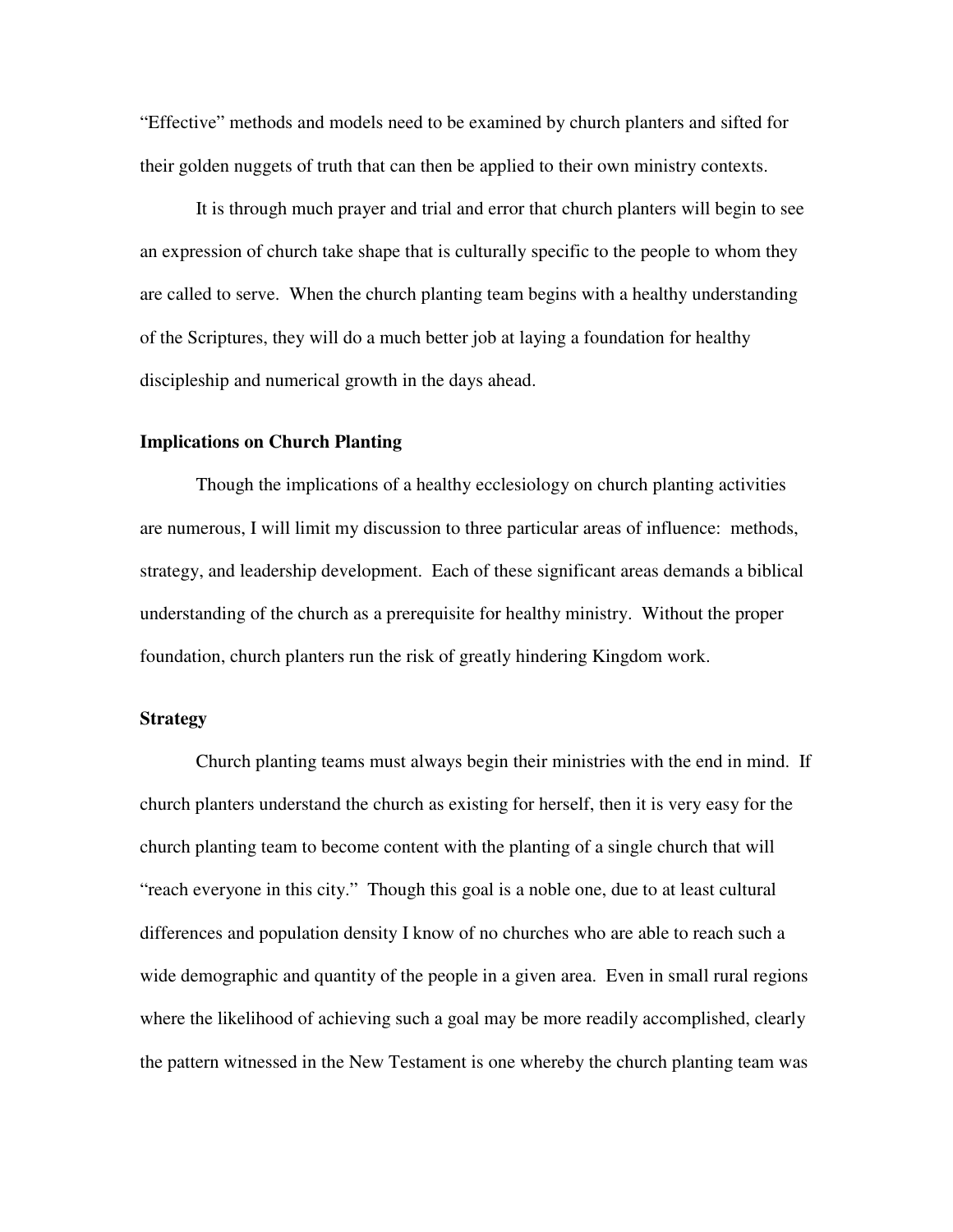involved in planting churches in various cities and instilling within those churches the D.N.A. necessary to continue to carry the gospel beyond themselves (e.g., 1 Thess 1:8).<sup>10</sup>

Church planters who enter a context with the intention to plant one church have a myopic understanding of the Great Commission. A healthy ecclesiology causes church planters to realize that the church is to grow and multiply herself throughout a population segment or people group. Rather that strategizing for the planting of a single church, healthy church planting strategies include a wide-spread dissemination of the gospel with the intention of seeing numerous churches planted as a result of such preaching. A reproduction-orientation must be in the heart of the church planters.

The Apostle Paul clearly desired the gospel to spread across the world. Writing to the Thessalonians he revealed, "Finally, pray for us, brothers, that the Lord's message may spread rapidly and be honored, just as it was with you (2 Thess 3:1, HCSB). It is also likely that the Apostle believed that the gospel would continue to spread across the known world when he mentioned that his plans were to travel to Spain, believing that his work was completed in certain provinces (Romans 15:19-24).

Church planting strategies must embrace a philosophy of reproduction. If the church is truly a living body of believers that loves God, each other, and the world, then healthy strategies will emerge from a biblical ecclesiology that will not allow church planters to rest in the desire to plant a single church and maybe later, plant other churches. Everything church planters do should be with the mentality of seeing the gospel spread rapidly and healthy churches multiplied across their regions or population

 $10$ It is worth noting that 2000 years later we are followers of Christ because of the faithfulness of church planters who were imparted with such a spiritual-genetic makeup.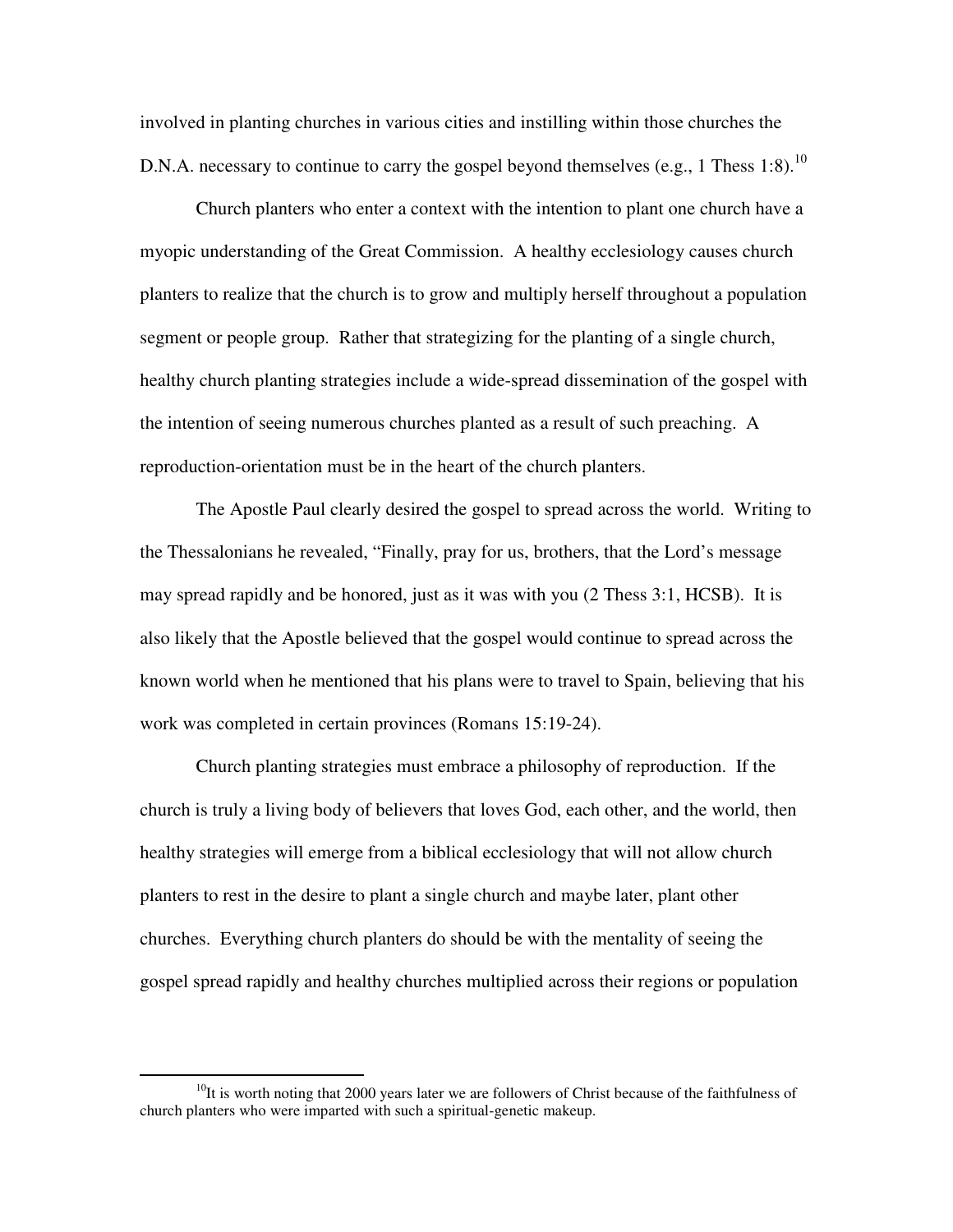segments. Strategies that embrace a philosophy of reproduction will result in disciples and churches who are reproduction-oriented in their ecclesiologies.

#### **Methods**

How church planters understand the nature of the church will affect their church planting methods. For example, imagine that there are two artists in one room with each receiving the assignment to paint a picture of a building. Before brushes are put to canvases, both artists already have a picture in mind of the desired outcome. Sometime later when the artists reveal their masterpieces one has painted a skyscraper and the other a small store. Given their assignments, both artists accomplished the tasks correctly, yet the end products were radically different.

 The image of "church" which church planters have in mind long before they enter the field will shape the outcome. This image will determine the church planting methods used in the work. If the understanding of a church is a small group of people with a multitude of programs, then the methods used will work to produce this result. If the understanding of church is a large group of people, with a magnificent sanctuary, a great praise team, and a nice sound system, again, the methods used will be those which work to produce this understanding of church.

 There are multitudes of ways (i.e., methods) to plant churches, though not all are conducive to the healthy multiplication of churches throughout a population segment or people group. A biblical ecclesiology reminds church planters that their methods need to be contextualized and highly reproducible by the people to whom they are called to minister. Rather than the church planters holding the keys to church planting through highly structured, highly subsidized, and highly technical church planting methods, a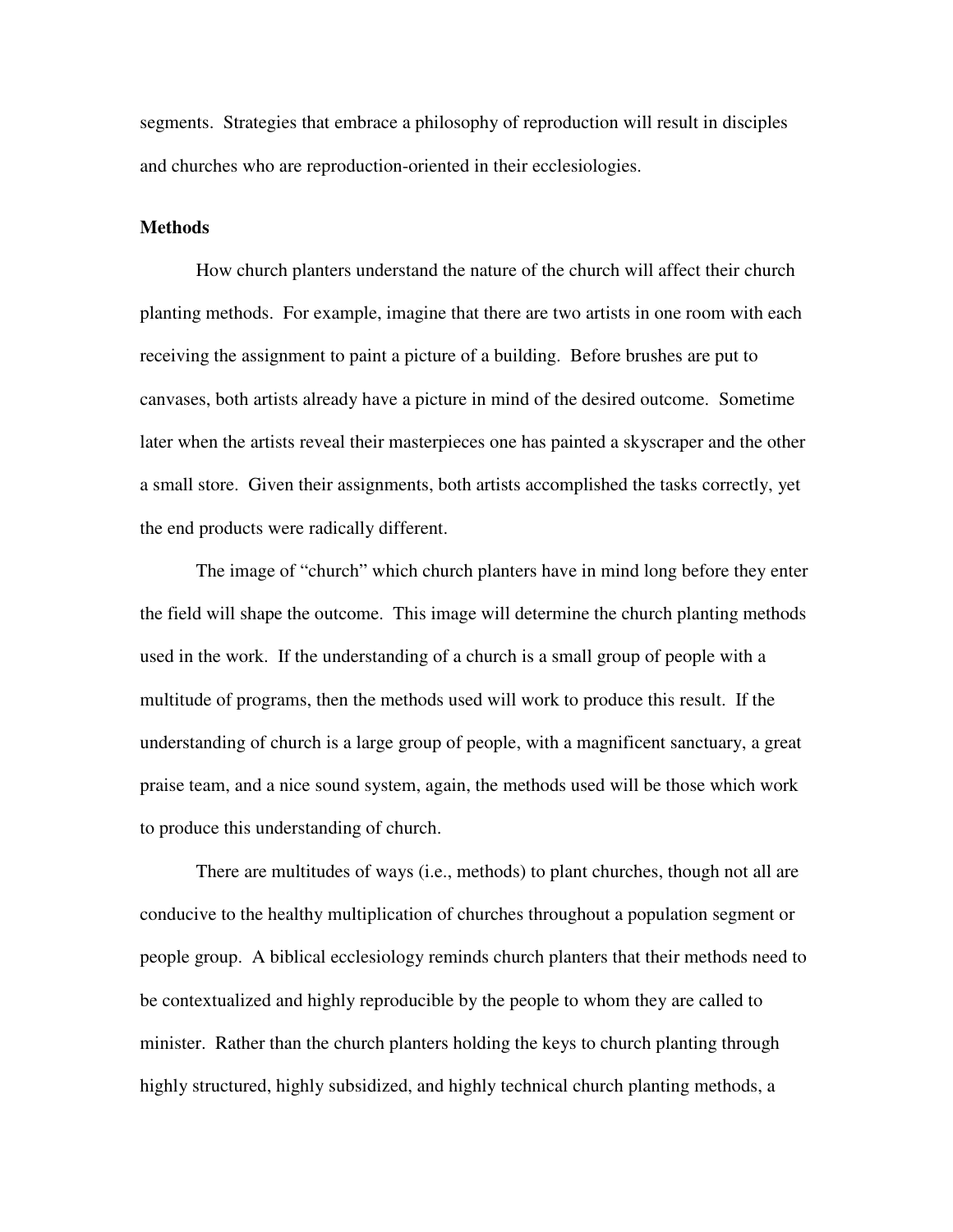healthy understanding of the church leads to church planting methods that are easily embraced and adopted by the people themselves. Biblical church planting is a very simple ministry; it is evangelism that results in congregations. Church planters must make certain that their methods are ones that the people they reach are able to then apply as they are sent to plant other churches. Church planters must remember that they are not the key to reaching a people group, but rather the people themselves are the key. The people will be able to reach their kith and kin more efficiently and effectively than the church planters, assuming they have been taught highly reproducible methods of evangelism and church planting.

#### **Leadership Development**

 One final area of importance is that of the close connection between leadership development and ecclesiology. How church planters understand the doctrine of the church will affect how they understand who is capable of being an elder, deacon, teacher, etc. Much caution should be taken into consideration regarding the importing of Western expectations on to the new believers. For example, an examination of many of the biblical requirements for elders and deacons (1 Tim 3:1-13; Tit 1:5-9) place a great deal of expectation on the man's character, family dynamics, and reputation, rather than his business accomplishments, number of degrees, and managerial skills. Though one is clearly to be able to teach and exhort from the Scriptures (1 Tim 3:2, Titus 1:9), it is dangerous for church planters to allow these two characteristics to negate the others. Both the public and the private life are extremely important and cannot be separated.

 Again, if the requirements for the birth of churches include technical structures and organizations that only highly skilled and highly trained people can implement and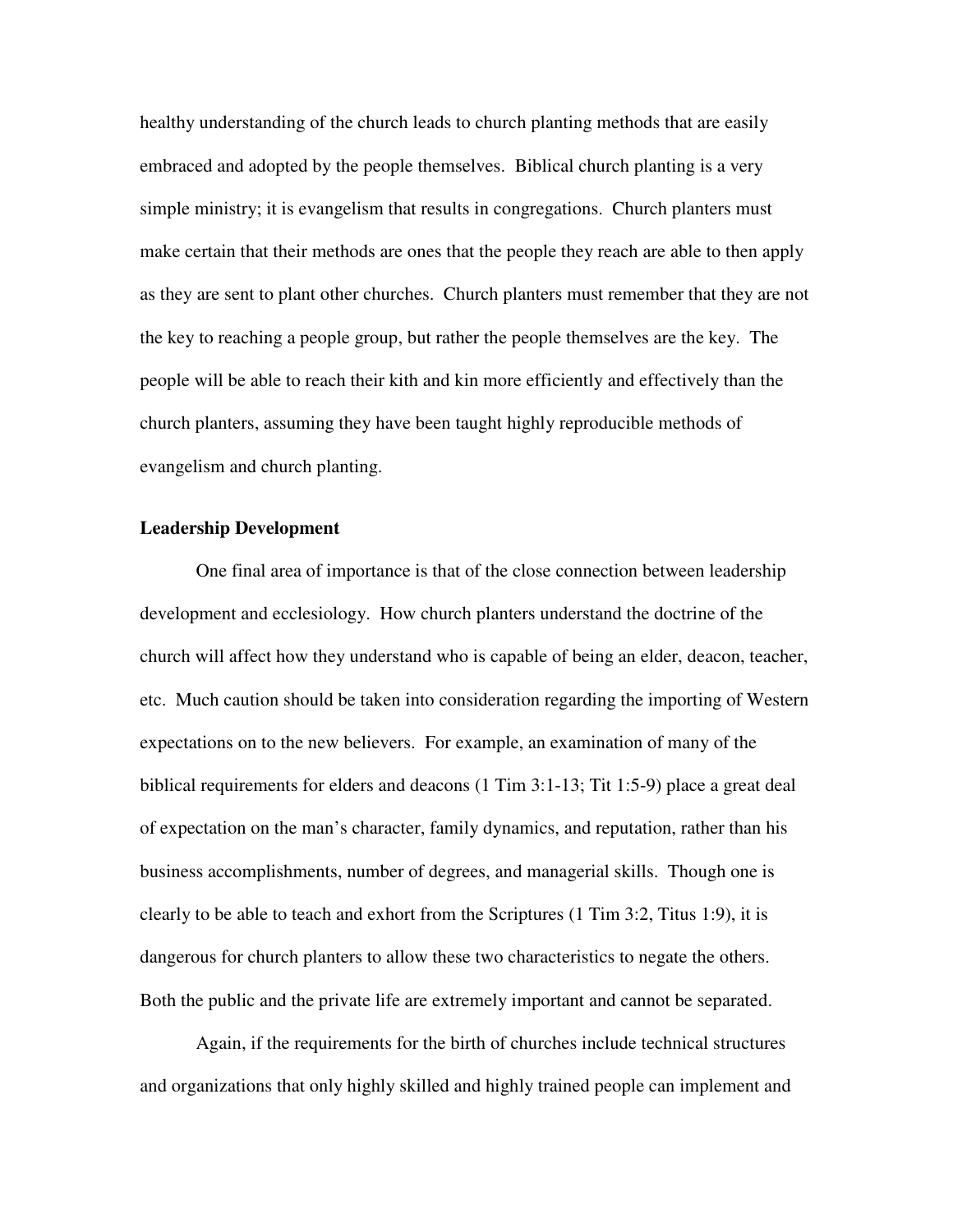maintain, then church planters will significantly limit the number of people who can plant churches. Charles Brock was correct when he warned against church planters becoming "scaffolding builders":

Organizational structure can be used and is needed by a church, but the organism should only develop organizational structures when, and as long as, they enhance the well being of the organism. In the beginning of church planting, the attention must be on the birth of the organism. Out of felt and real needs, the necessary programs and organizations can be added. The foundation is laid first, then the superstructure is built. We must beware of losing focus and becoming professional scaffolding builders. It is one thing to plant a church where the family of believers (the organism) becomes one, inhabited by the Spirit; it is something quite different if the church planter seeks to develop the programs and organizations first. It is like the builder who tries to develop the top story of the building at the same time he is developing the foundation. Few can do this, and anyone who tries faces insurmountable odds to effectively planting an indigenous church. $11$ 

Another important consideration regarding leadership development is the importance of modeling and on-the-job-training. Many church planters have been educated in the classroom, mainly removed from the realities of the world. They imitate what has been modeled before them, and therefore, attempt to develop leaders in new churches *solely* through a classroom model. Though this common Western approach to education is good, it can be problematic in missionary work where everything is not always safe and cut-and-dried. Paul reminded his readers to "imitate" him, obviously having set a reproducible example for the people to follow in belief and practice (1 Cor 4:16; 11:1; 1 Thess 1:6; 2 Thess 3:7, 9).

Much of Jesus' teaching was *both* seen and heard as He and his disciples experienced life together. For example, prior to sending out the Seventy (Luke 10), He had already modeled for them preaching, healing, and casting out demons (Luke 1-9), now he was sending them out to do likewise. When they returned rejoicing over the

 $11$ Brock, 59.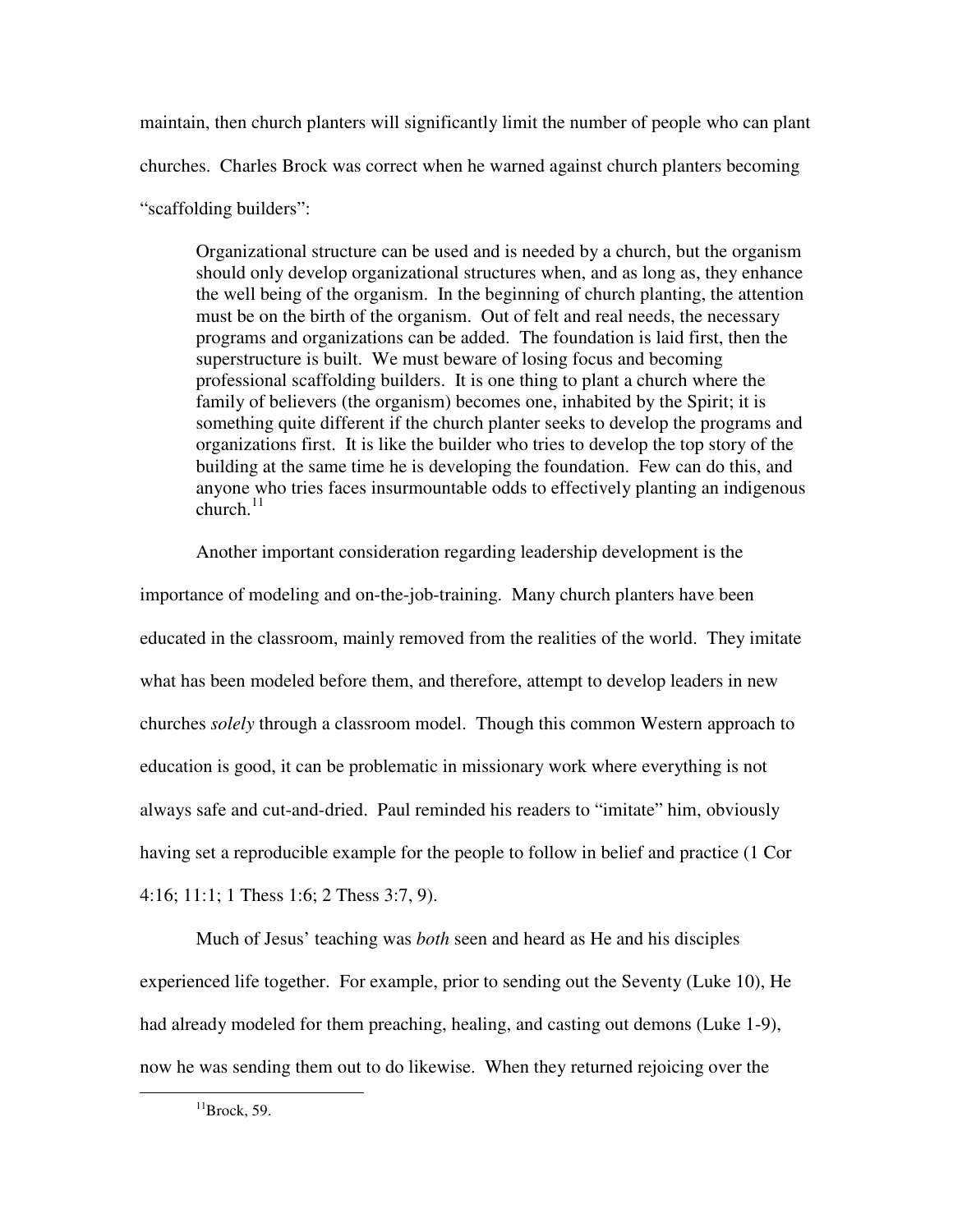authority over the demons (Luke 10:17), Jesus used this moment to teach them a greater truth (Luke 10:20).

Wise church planters understand that the biblical prerequisites for church leaders are to be staunchly adhered to and do not change with shifting cultural values. Also, rather than importing technical organizations and structures onto the new believers, church planters are wise to allow the leaders to come from the harvest fields and be raised up in a church culture that is appropriate to the newly planted church.<sup>12</sup> Healthy leadership development includes that the church planters *at least* model a reproducible life-style and provide on-the-job-training for the leaders they are equipping to serve the church.

#### **Conclusion**

 $\overline{a}$ 

Church planters must take time to search the Scriptures to answer the question, "What is the church?" Since the Scriptures do not bow to the gods of this age, for some church planters this process will be painful, requiring them to surrender their visions, dreams, passions, desires, finances, and prestige that have developed over the years from Western cultural definitions and expectations for what constitutes a "healthy" church. Hope is found in the God of the ages Who has clearly described and explained His desire for His Church, both universal and local. Church planters must embrace a biblical ecclesiology rather than succumbing to a paternalistic or pragmatic ecclesiology that is commonplace today.

 $12$ It should be remembered that the elders for many of the new churches in the New Testament came from the new believers. For example, in Acts 14:23 the Apostle Paul his team appointed elders in the newly planted churches. Also, Titus was left on Crete to appoint elders in every town (Titus 1:5.